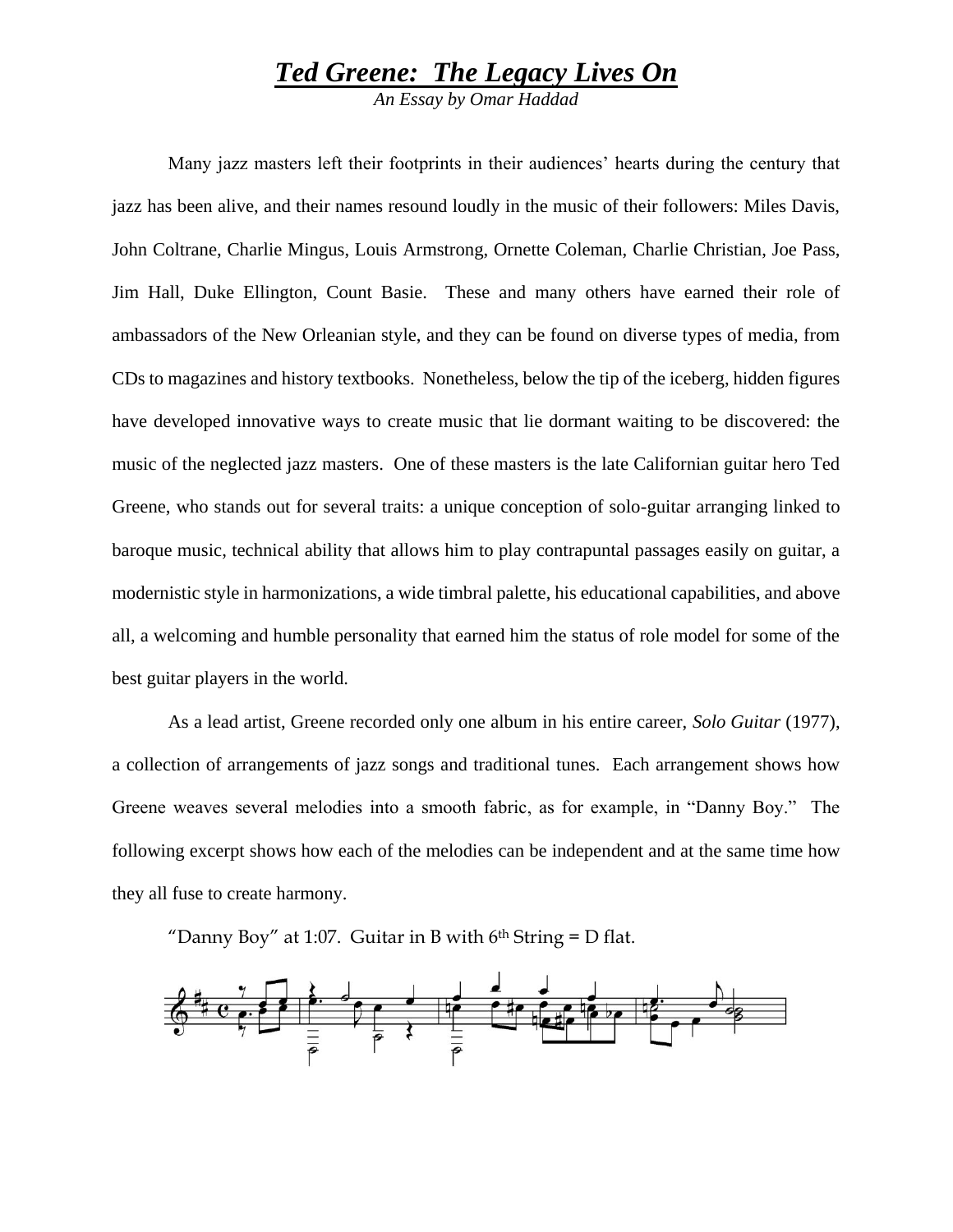Taking this technique further, Greene plays walking bass lines, chords, and melodies, all at the same time, applying this technique to both the head of jazz standards and solo sections. "Just Friends" and "They Can't Take that Away from Me" illustrate Greene's level of mastery on the instrument regarding this technique. Yet the guitarist does not settle for an arrangement in which many independent voices are simply present. He also shapes the character of each line according to its role. The walking bass line sounds as played on a double bass, and the soprano voice stands out as having a main role. Greene achieves this effect by considering mannerisms that stem from other instruments' characteristics. Because the strings of the double bass are harder and thicker than those of the guitar, they offer more resistance to the left fingers. As a consequence, on a bass, a string might start vibrating after a finger leaves it, as it suddenly returns to its original position in the absence of a pressing force, and the sudden movement of the string results in the beginning of a vibration cycle. This phenomenon results in the brief unintentional sound of the open string while the bassist changes the position of a left finger to a new note, and the outcome is a percussive effect in between beats, which the bass player may intentionally regulate into a triplet subdivision to make it part of a jazz tune's groove. Although guitar strings do not offer such a strong resistance to a performer's fingers, knowing that the bass's percussive effect has become part of the jazz style and not only a consequence of a physical impediment, Greene imitates the effect by intentionally letting the lower open strings sound in between notes. This consideration allows Greene's arrangement to convey the illusion of a bass-guitar duet. On the other hand, notes of the soprano voice are carefully sustained while lower voices are played. While this is standard practice in an ensemble setting or a piano solo arrangement, guitar limitations make this approach a non-idiomatic resource.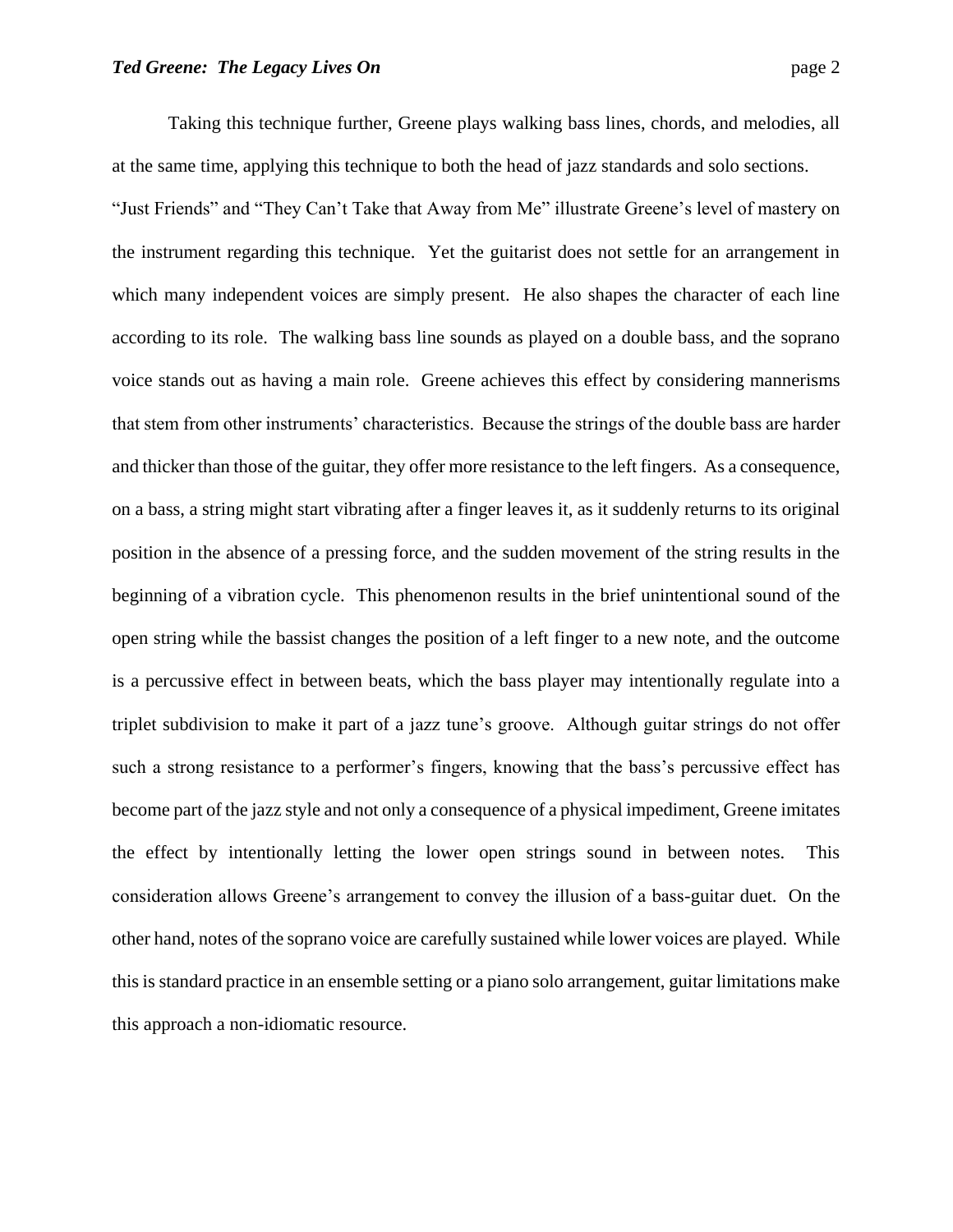Probably the greatest influence on Greene's capacity to deal with many voices and treat them independently was his study on baroque and neo-baroque music, two styles that reside in polyphony. Ted Greene's knowledge of this music has been widely reported on several media, including his own website, *TedGreene.com: The Legacy of Ted Greene Lives On*, where his own students have posted private lesson material dealing with baroque music. Greene directly talks about the connection between his solo arranging approach and baroque music in his 1993 master class, available on YouTube as "Ted Greene 1993 GIT Seminar pt. 3," which took place at the Guitar Institute of Technology, an affiliate of Music Institute of California: "the root movements of Bach… those are just like those old standard tunes…. These kinds of progressions… have been around for a long time. It's still the same stuff," he says as he improvises a walking bass line, solo line, and chords on "Autumn Leaves" (6:25). Greene also explains his conception of Bach's music: "Implied chords. That's what Bach did. Bach teaches us that his music is about chord tones that are stitched together with either scale tones or chromatics, and the genius is that there are motifs binding it all together, themes… but if somebody wrote in a similar style but didn't use actual themes, they could still get the effect of the harmonic environment of a Bach, if they knew his harmonic vocabulary" (2:41). Based on all these accounts, it is possible to establish that Greene's interest in and knowledge of baroque music aided him in the development of his solo arranging style capable of polyphony. Additionally, the incidental connection between jazz and baroque music through similar chord progressions (cycle of fourths) and moving bass lines (the baroque basso continuo and jazz walking bass line) made the music of Bach a practical model whereby Greene could develop mature arranging and performing techniques.

Another of Greene's musical incorporations in his style, taken most likely from jazz pianists, can be seen in his voicing choice. The introduction to "They Can't Take that Away from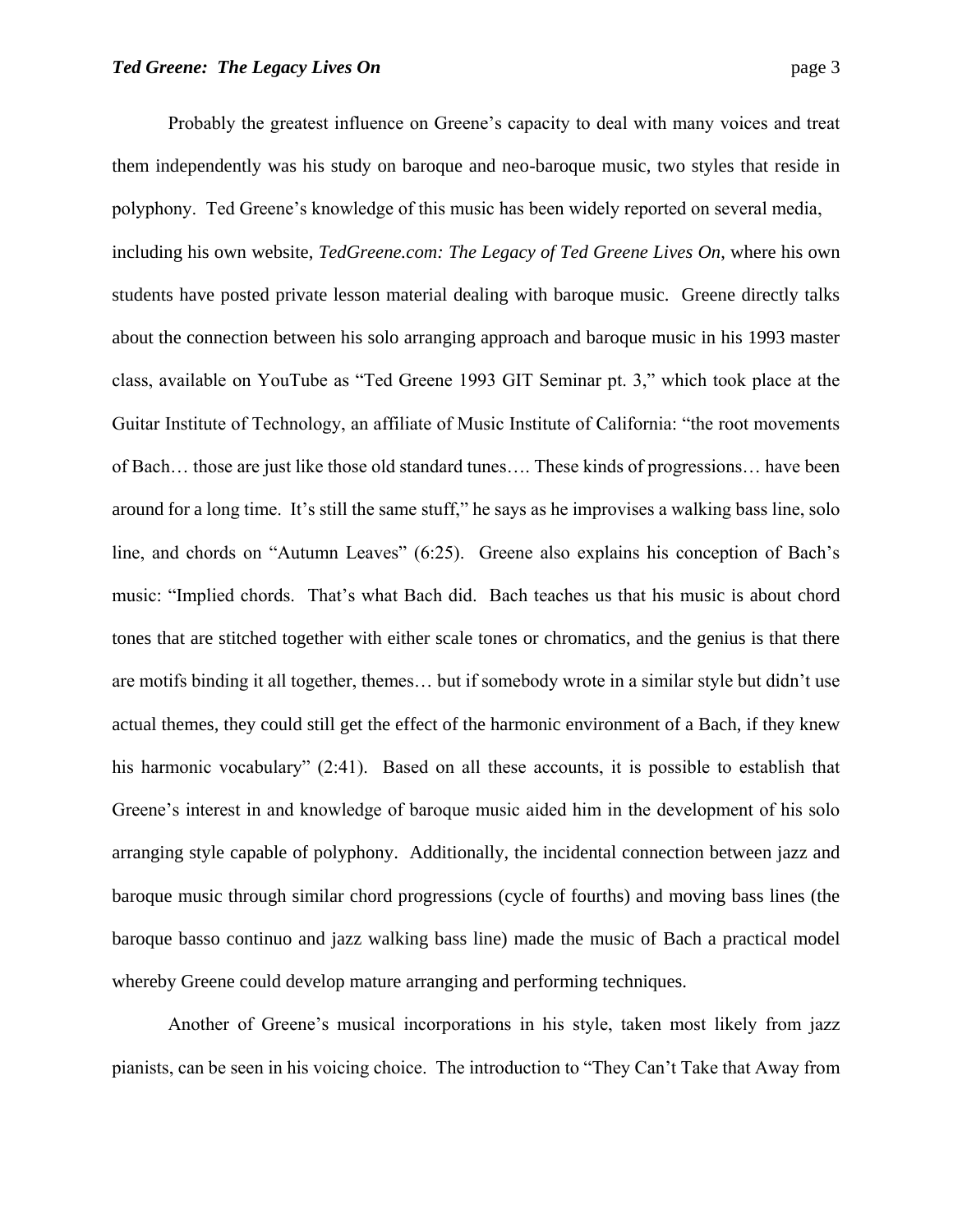Me" on *Solo Guitar* shows how Greene moves far away from typical guitar voicings. The progression constitutes a chromatic cycle of fifths that supports a soprano voice moving independently. Greene strategically selects rootless altered dominants of four or five notes, creating a dissonant texture by using the tritone and two of the dominant's alterations or far extensions, such as the sharp ninth or the thirteenth.

"They Can't Take that Away from Me" at 0:00. Guitar in B.



These quartal dissonant chords resemble Bill Evans's voicings and are played within the uppermost frets of the guitar, a usually neglected area. Thus this approach addresses the need to incorporate universal jazz vocabulary beyond the resources that the instrument offers.

Ted Greene stands out as a solo arranger and performer by achieving polyphony on the guitar, giving different voices independent treatment simultaneously, and incorporating piano and bass resources into guitar playing. These accomplishments are all the more admirable when observed in the context of the year *Solo Guitar* came out, when nobody was doing anything similar at that time or before. Wes Montgomery had incredible command of the fretboard on chord soloing and captured a wide range of audiences with his particular touch, but he never established polyphonic textures, much less develop such an unusual stylistic crossover. A similar comparison could be made between Ted Greene and Joe Pass, who was a pioneer on progressions with walking bass lines but did not achieve the voice independence present in Greene's style. Furthermore, Pass did not develop a technique that would allow him to play walking bass, chords, and melodies at the same time, although he was able to stand alone solidly and improvise on jazz standards with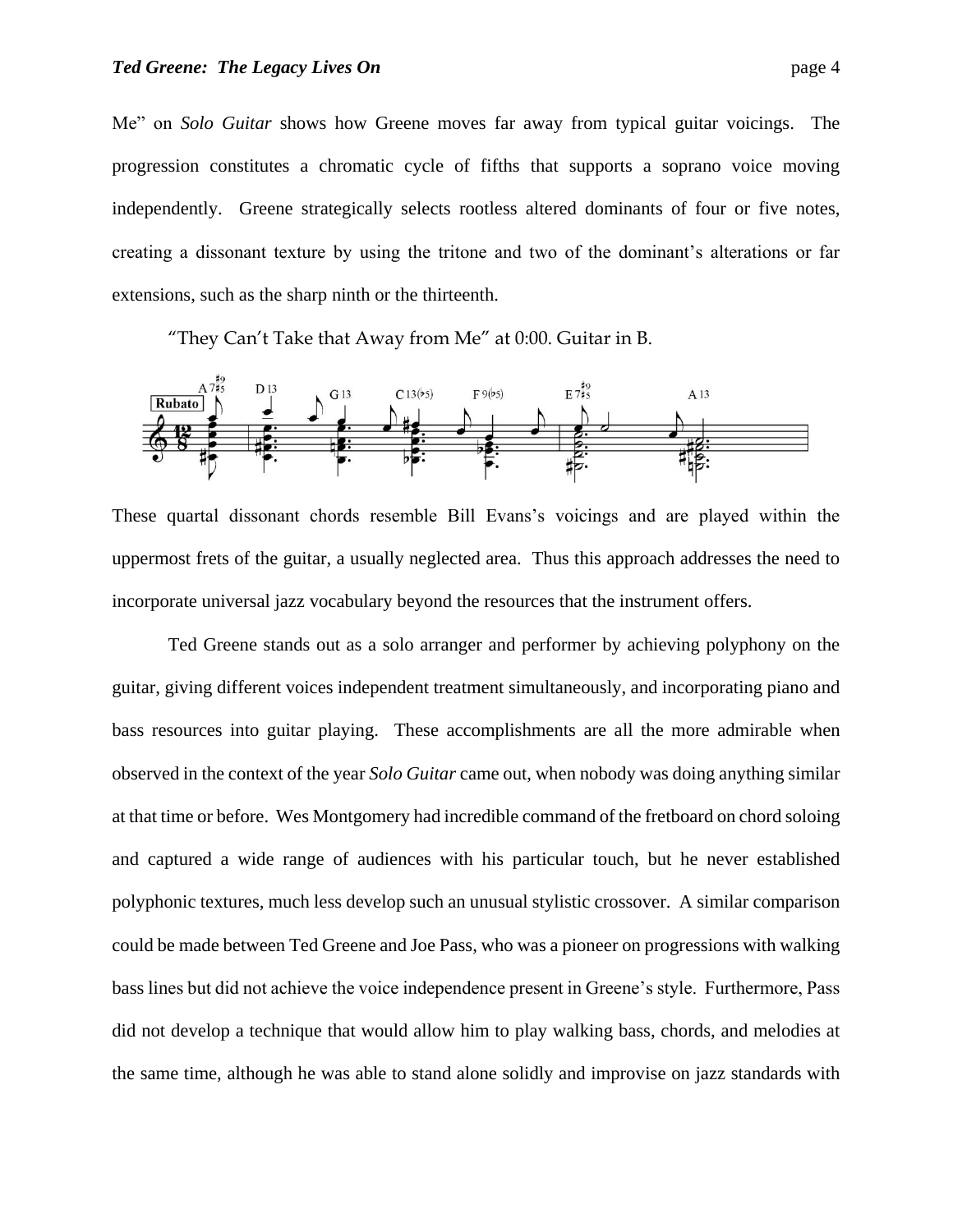his own accompaniment. Pass and Montgomery's music was significant in and of itself, and Greene's development does not invalidate or diminish either performer's accomplishments. Measuring artists against each other is like comparing apples and oranges, and competition is not the point of this observation, as all music has its own right to be enjoyed and preferred. Nevertheless, these contrasts point out that Ted Greene was indeed one of the greatest jazz masters of all times, as we can perceive in Greene a high degree of musicality development and unique innovative contributions to music and jazz guitar in particular.

Six months after Ted Greene passed away, *Guitar Player* published the article "Vibrant Voicings: Ted Greene's Tips and Examples" in the November 2005 issue, to honor the late master. Steve Vai, one of the greatest rock stars in the world, famous for his dexterity on the instrument, comments on Greene's capacities: "Ted's command of the instrument was supreme, and it was clear he had the deepest ears that music could flow through. He was not only defying the technical physics of jazz chord-melody voicings by playing melodies, chord changes, and bass lines all at the same time, he was making them all flow together *organically*. I would invite my friends over to listen to [*Solo Guitar*] and tell them that it was just one guy playing the guitar. They thought I was lying to them" (104).

Innumerable YouTube videos show Greene developing arrangements while comfortably discussing music principles. Because of the great variety of circumstances in which the guitarist was, and considering each arrangement's freshness and originality, it is clear that Greene had not only mastered solo performance skills. He was able to improvise these arrangements. Beth Marlis, instructor at GIT, comments on this aspect of his technique in "Vibrant Voicings": "along with two other GIT instructors, we found [Greene] crammed in the corner next to the desert tray [at a local restaurant] playing the most amazing improvised counterpoint medley—a solo guitar tour de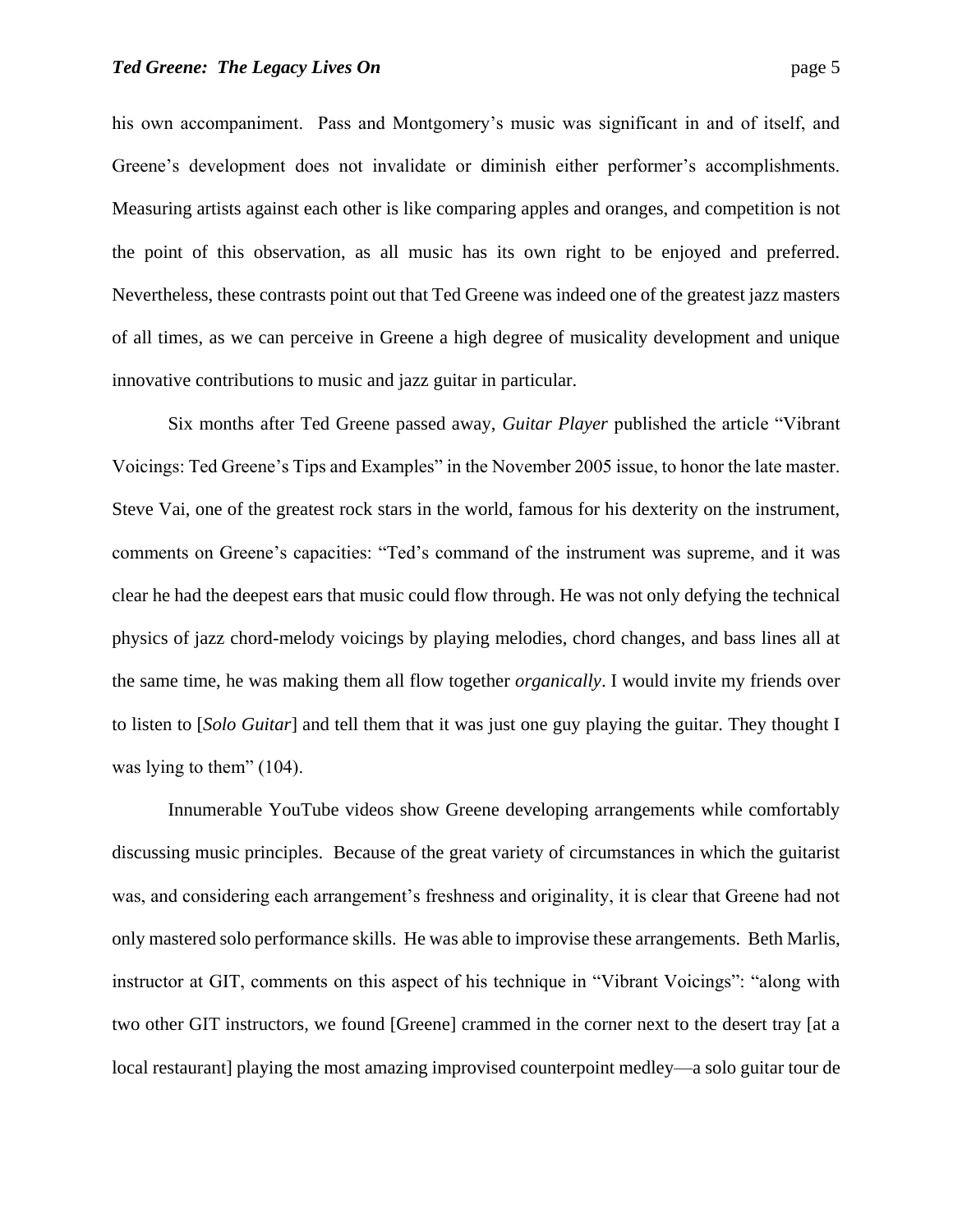force that spanned multiple styles and stretched for 45 minutes in an unbroken stream" (107). Vai also recalls Ted Greene playing "The Star Spangled Banner": "He went through it about four times completely, brilliantly reharmonizing the melody differently each time. Each rendition was unique, and probably would have taken the most accomplished of guitar players hours if not days… of work to master, but Ted improvised it all on the spot. He did this repeatedly and with casual ease" (104).

In the quest to master his solo performance style, Ted Greene developed additional innovations in left and right hand guitar techniques. He trained his left hand to play double stops, a procedure in which a finger falls perpendicularly on the fretboard in the middle of two strings and stops both. Double-stop differs from semi-barre, a left hand technique that requires bending the phalanx backwards and flattening the fingertip parallel to the fretboard. In semi-barre, as a result of the finger's length, the finger must depress at least three strings. With double stops, it is possible to depress only two adjacent strings while letting the ones below and above vibrate freely. This allows the guitar more flexibility in handling several voices, as the production of independent sounds on the guitar depends on the number of available strings.

On the other hand (literally), Greene did not rely on a plectrum, so his right index was free to play an extra note. Typically, jazz guitarists hold a pick between the index and thumb, even when comping, although they can involve the other three fingers in the execution of chords. Thus, they can normally sound up to four notes simultaneously, but Greene was able to sound five, a resource that gave him more freedom in voice-leading. This technique is common in classical guitar execution, but it is infrequent in the electric one.

Greene's facility on the instrument did not blind him from other aspects of music. An expressive artist, Greene handled a wide palette of tones. In the words of renowned guitarist Pino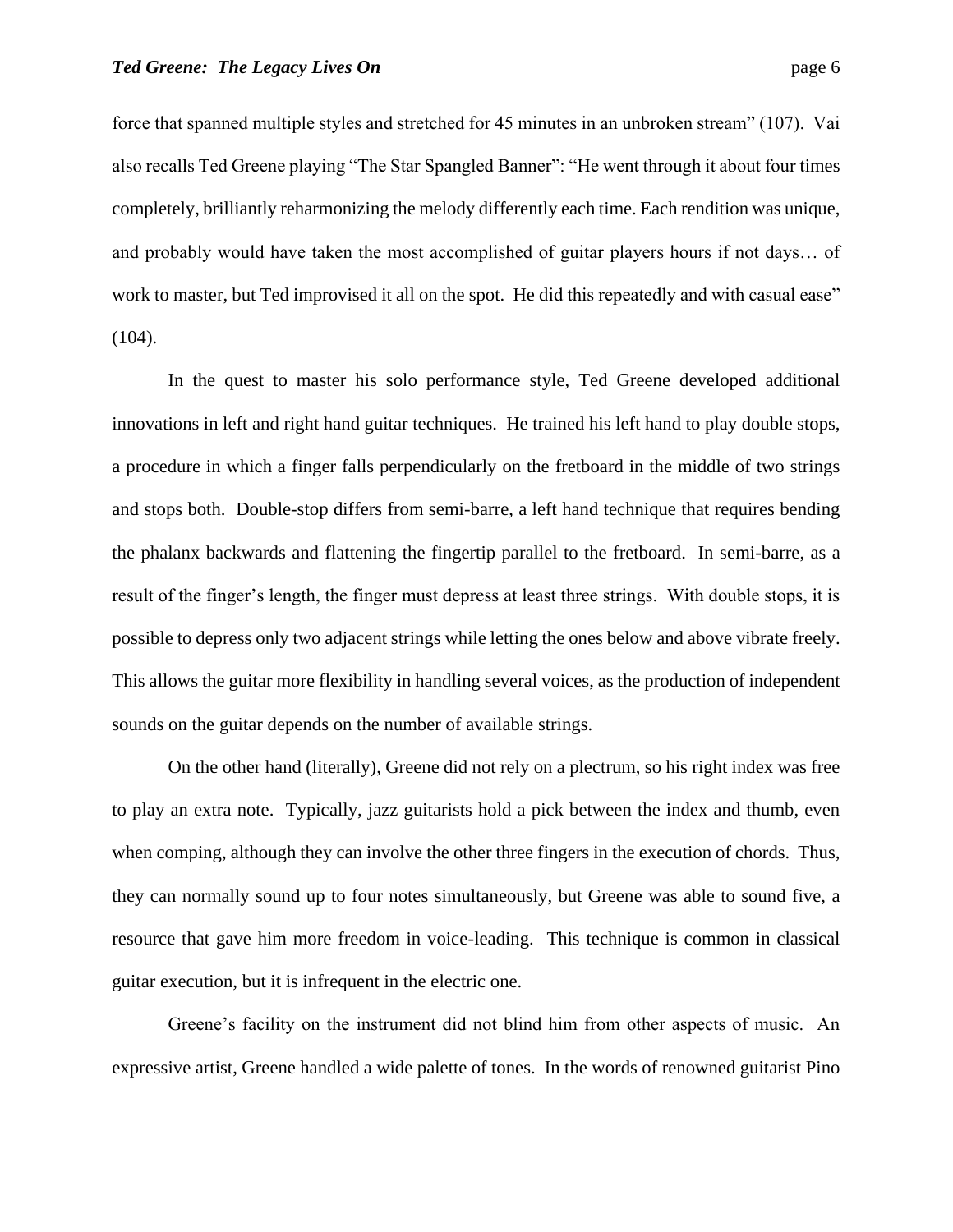Marrone, one of Greene's own students, the late master had "a gorgeous tone, and the delicate touch that made… notes ring like bells" (106). At the request of one student at the 1993 master class, Greene begins an improvised arrangement on "Autumn Leaves" alternating baroque and jazz vocabulary. For the baroque section, Greene switches from a warm, rounded sound, with emphasis on the low end of the sound spectrum, to a crystal quality, high-end timbre that resembles a harpsichord, suitable for the clarity of contrapuntal lines.

Ted Greene's ability for sound production is based on his awareness of two of its most important aspects: sound setup and performing technique. Regarding the former, in "Ted Greene – Telecaster Setup & Sound," by YouTube user TedGreeneArchives, Greene explains how he customized his own telecaster to achieve his desired sound. The video shows a private lesson with student Nick Stasinos, where Greene elaborates on his setup: "the pickup is dropped… really low; the screws are out. That's what we did to [John Pisano's] guitar, to make it better. It gets rid of the mud, if you don't want the mud. But it leaves some sparkle, because the bolt pieces are not [there]... I was doing this [in the 70s]" (2:01). Greene goes on to play an excerpt demonstrating the "crystally, glassy" quality of the sound, calling it a "Fenderish" tone, demonstrating his familiarity with several types of guitars and their sounds. Additionally, he gives advice to the student regarding the interaction between different types of pickups and strings: "the old [telecaster model's] pickup with thick strings gives you a steel guitar tone… This [other option] is giving me some of the tele's bang right now, 'cause I got the thin, later [model's] pickup with the raised magnets, with these big strings. So I use it to get that juice upstairs, that kind of thin air, but not obnoxious," referring to the higher end of the sound spectrum (4:21).

Additionally, in the workshop of December 14, 2003 hosted by California Vintage Guitar, Greene plays a variety of arrangements, each on a different guitar. Unfortunately YouTube videos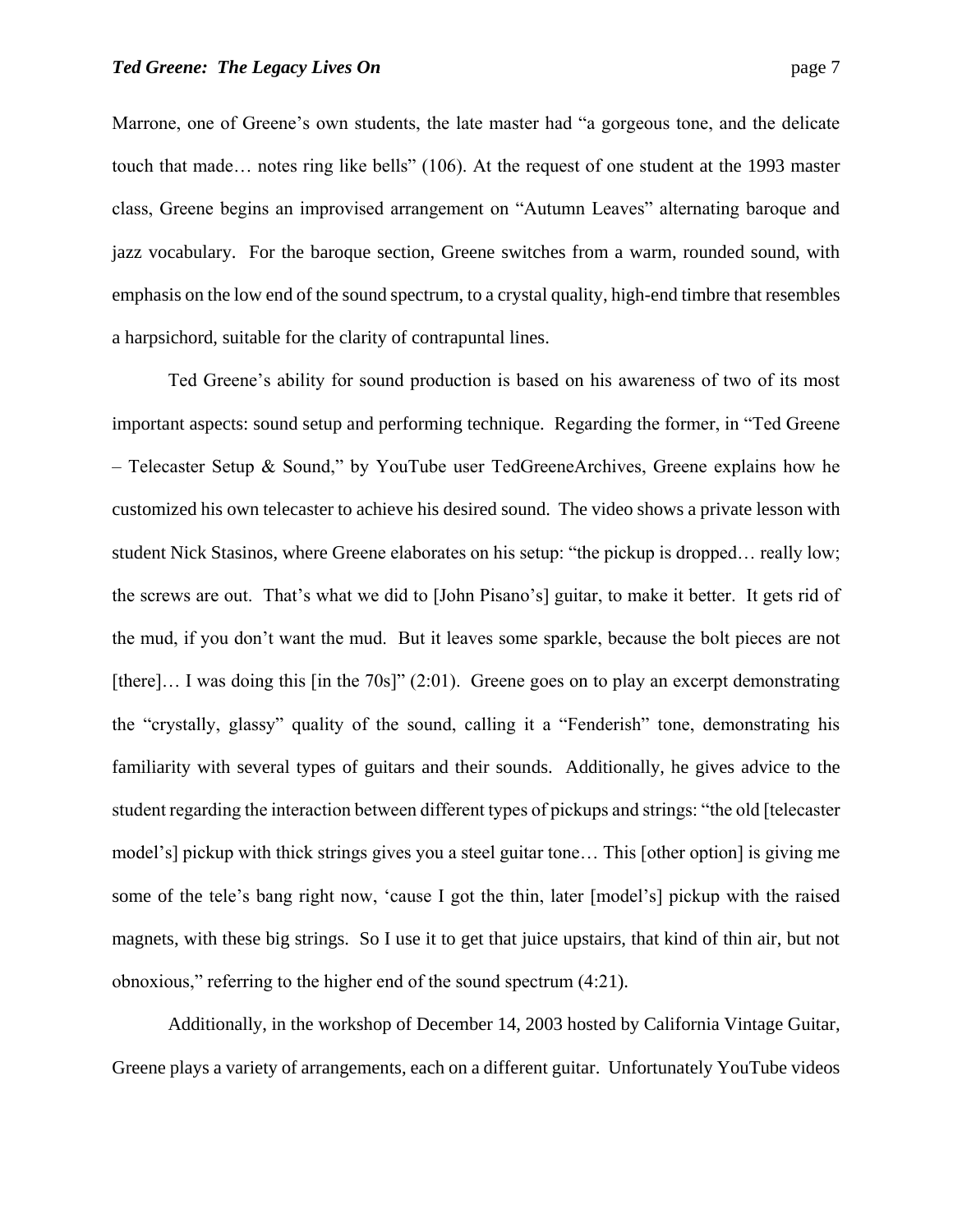blues. This [other] one's a little unruly" (0:05).

of this workshop focus mainly on Greene's performance, and so selected clips leave the guitarist's explanations somewhat incomplete. Nevertheless, viewers of different videos of that same clinic can appreciate that Greene's procedure in the class is to demonstrate different timbral possibilities with each instrument. Furthermore, he explains why a particular instrument enhances the sound of a particular selection. He says, for example in "Ted Greene – Playing the Blues – December 2003" by deparko: "The Gibson guitar is very polite, well mannered… not really suited for the

During the same video, Greene adds that the guitar is tuned lower than the standard configuration. Tuning is another factor that affects tone production, and lowering it enforces the low end. Greene's album, as a matter of fact, uses alternate tuning. On the forum "Ted's Tunings on *Solo Guitar*," from Greene's website, a writer registered as Jerome, taking the information from Jim Hilmer, writer for Vintage Guitar Magazine, lists three different tuning sets used in the album, all lower than standard tuning and one of them a minor third lower.

Greene's knowledge of sound and technology propelled his development of tone. Yet, Ted Greene was aware of and used performance techniques involved in tone production, as well. One of them has already been mentioned: using the right hand fingers without a plectrum. Apart from sounding five notes at the same time, Greene was able to use his thumb to generate a warmer sound. This resource enabled him to play walking bass lines with a more rounded tone, a sound reflecting the lower end of the spectrum, because the human skin delivers less attack than a pointy plectrum when playing a note. In addition, in his method book, *Modern Chord Progressions*, Greene instructs students to pay attention to the position of the right hand for tone production: "Holding your right wrist up away from the guitar puts your fingers into a position where it is easier to achieve good tone… [J]ust start out with a moderate high (about 2 to 3 inches…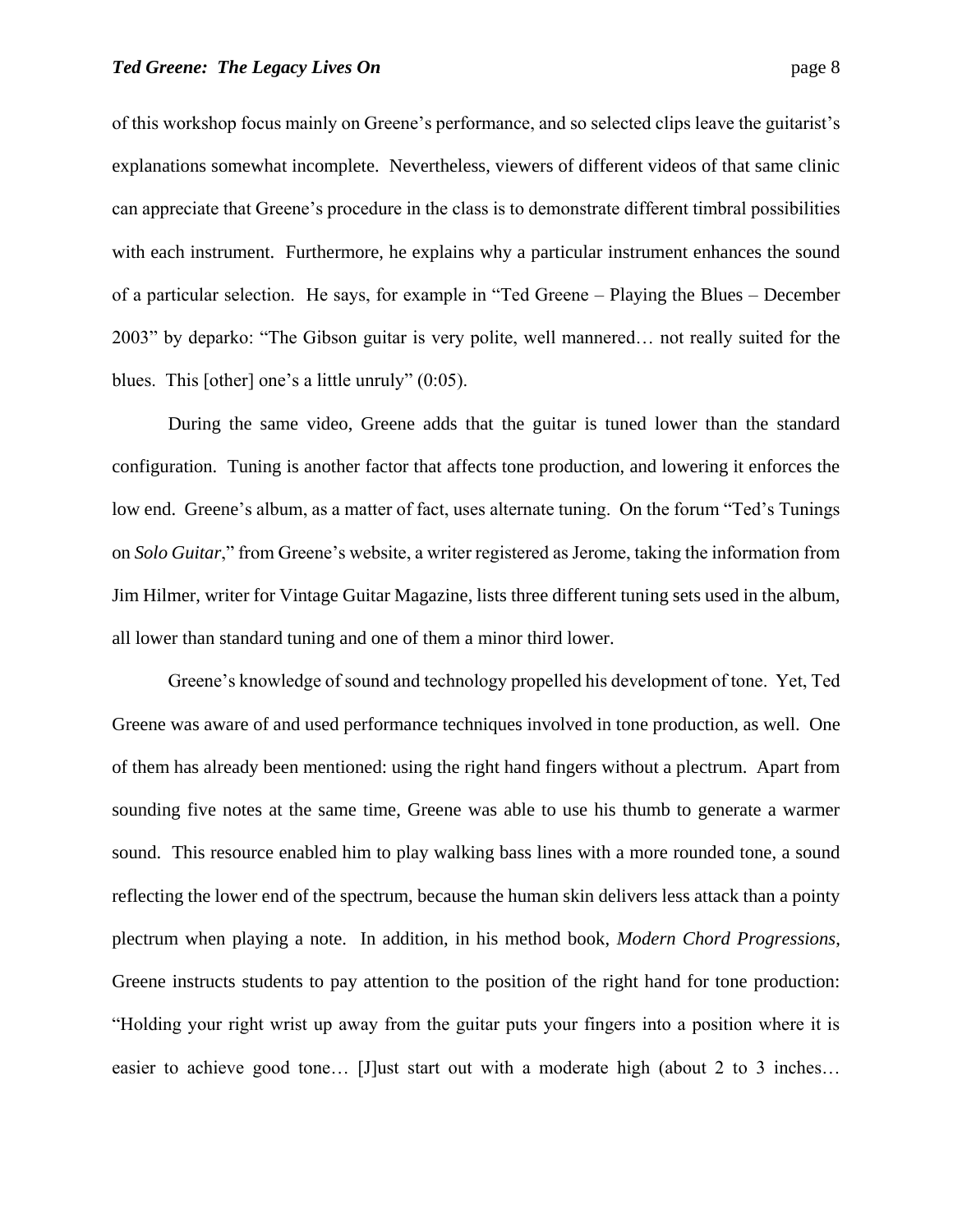Incidentally, if you play with a thumb pick, you won't be able to hold your wrist up as far and, in fact, you may not find it desirable to hold your wrist up at all" (6).

A subtle clue in "Ted Greene – Telecaster Setup & Sound" hints at Greene's awareness of the difference between plucking the strings on the neck position, to produce a warm sound, or on the bridge position, to emphasize the high end: during the video, Greene says that the sound is influenced by a guitarist's gear "as much as the touch," and as he says "touch," he alternates the position of his right wrist between both the neck and the bridge positions. While for classical guitarists, who do not rely on electric amplification or equalization, taking this difference into account is daily routine, for electric guitar players this awareness is quite uncommon.

Greene's devotion to tone production is clearly illustrated in the following passage, from "Ted's Tunings on *Solo Guitar*," by Dan Sawyer, one of the writers in *TedGreene.com*:

[o]ne of the first things Ted did when [trying out] a guitar… was figuring out in which register it sounded the best. So, he would play progressions all over the neck, noting things like, "triads on the middle strings sound really fat around the 9th fret" or "listen to the harpsichord-type tone above the 12th fret". While doing this, he would also try all the various pickup combinations. It was an almost scientific way of evaluating tone… Ted would often realize that a guitar would sound better in a different pitch [tuning system].

A restless explorer of timbral possibilities, Ted Greene was a master at the execution of artificial harmonics. As Larry Coryell noted in "Vibrant Voicings," Greene "was one of the first to use artificial harmonics in an advanced way" (110). In the technique to play artificial harmonics, while a left hand finger depresses a string, the right index is laid softly twelve frets above that note (one octave higher), on the same string. Then the right thumb plucks the string, and the resulting sound is the first harmonic in the overtone series, the pitch one octave above the fundamental note. Because harmonics are sine waves, these notes sound like bells. Nevertheless, Greene does not play artificial harmonics in an isolated manner. He mixes both harmonics and regular notes into musical phrases, either in arrangements or improvisations. Furthermore, Greene generates an even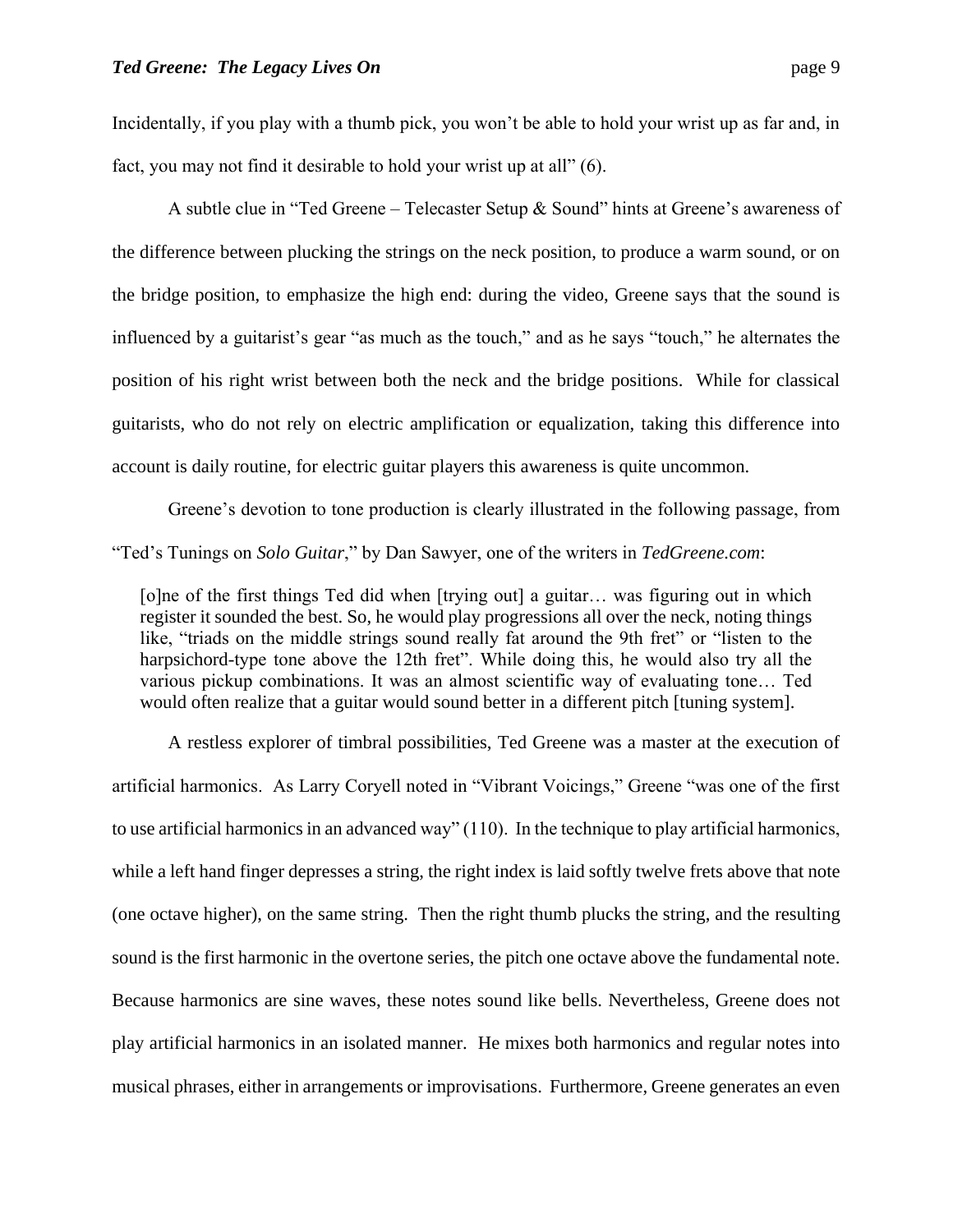texture by bringing both harmonics and regular notes together into a balance of articulation and volume, and he handles the regular notes flexibly by the legato articulations hammer-on and pulloff. The combination of rapid flexibility of regular notes and sine-wave purity of harmonics results in phrases with a tone as delicate as a harp's.

Ted Greene was an accomplished and innovative musician, and perhaps his musical development makes it more surprising that in his profession he was mainly a teacher. In the California Vintage Guitar master class of May 18 of 2003, he says: "when I see my name in printed cases, they always call me a jazz player, and I definitely like jazz a lot, but it seems that when I look at my background, most of my time… has been spent on research… I didn't mean to be a guitar teacher, I just fell in love with it" (9:30). Indeed, as an instructor Greene could convey the same humanity as he did as a performer. Ted Greene's master classes show his interaction with groups of students. Greene is humble and natural, taking every one of the crowd's ovations with a humility that is close to shyness, expressing the same attitude by his body language. These traits present him as an approachable person, and thus the students are able to trust him and communicate with him. Greene shows himself as a very open minded person, and rather than centering his discussions on topics and concepts, which he also transmits clearly, he focuses on empowering students to go their own way and challenge established tendencies. In the GIT master class of 1993, part 2, Green discusses tonal centers while vamping on an A minor Dorian progression: "if we vamp to a chord like this," he says while playing a specific voicing, "our ears say that we are in the key [of A minor Dorian], still… Now, the one note that we'd be really surprised to be playing… would be, what?… C sharp… right… but here [it] is," he says showing the major third hidden in the middle of the voicing. Then he goes on to tell his students that concepts and knowledge are "all good stuff" but "can inhibit you sometimes from seeing the big picture… Don't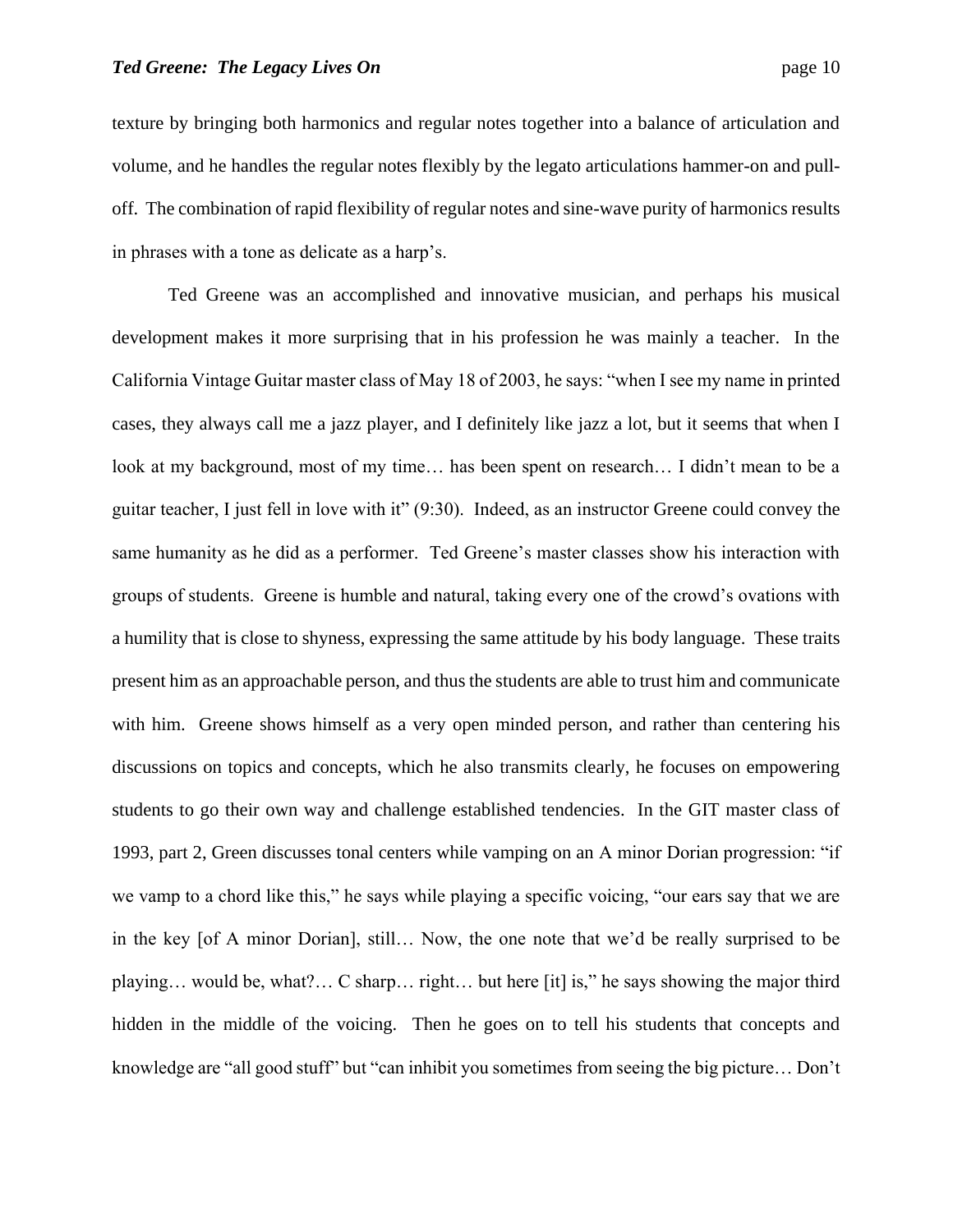think any notes are bad… Everything's in the key; everything's in every key… It's just an effect" (0:30).

Ted Greene wrote three method books in his life, *Chord Chemistry*, *Modern Chord Progressions*, and *Jazz Guitar Single Note Soloing, Vol. 1* and *Vol. 2*. A great number of Greene's lessons have been well documented on his website, under the subjects blues/jazz, chord studies, single-note soloing, baroque, harmony  $\&$  theory, arrangements, fundamentals, comping, and others by his own students, the creators of *TedGreene.com*. The amount of material available shows Greene's capabilities as an instructor, but more importantly, the students' affective reaction to Greene's unexpected death, their preservation of his legacy by starting a website, shows the strong connection between the guitarist and his community, the high value that the educator represented for his students, and how much they identified with him. In "Vibrant Voicings," Pino

Marrone says:

Above all, Ted is one of the very few musicians I met who was a living example of the dignity and beauty of the teaching career as a way of life, not just as a means of making a living. This played a huge part in my becoming a guitar instructor (106).

Steve Lukather adds:

The wealth of info and technique in [Greene's] books will always be *the* standard escape route for any player who wants to break out of 'the box' on guitar. *Chord Chemistry* is a book that will live forever (107).

Beth Marlis speaks to the same effect:

For the last couple of years I invited the ever-humble Ted to GIT to teach. He was hesitant at first, because, believe it or not, he was concerned that nobody would be interested in what he was doing! Quite the contrary… he would hold court with students limitlessly for hours on end (107).

Finally, Eric Johnson illustrates how Greene was truthful to the principles he taught to his

students: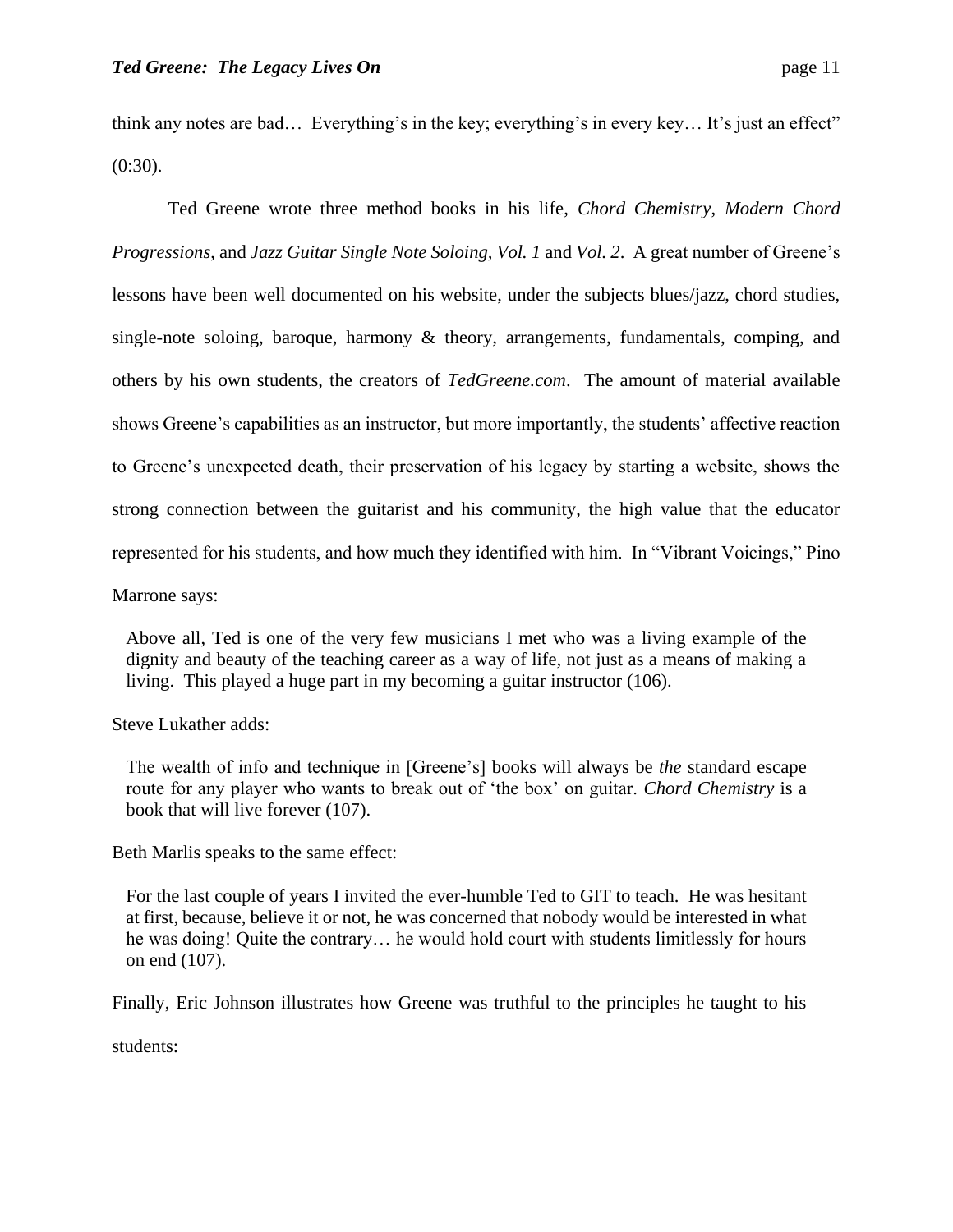Ted was an ocean to learn from. One thing that made his playing especially beautiful was his humility and his pure love for music... He was the eternal student, forever inspired and never feeling like he had mastered the guitar (110).

Ted Greene achieved a unique approach to guitar playing. He was able to play jazz standards using complex voice-leading by applying baroque music's general principles to solo guitar arranging. This route led him to develop the unusual left and right hand techniques that came to serve his purposes. Additionally, Greene incorporated universal musical vocabulary more common to piano and bass performance and small ensemble settings into his guitar playing, and he developed a perception and knowledge of tone that led him to construct a wide expressive palette and master the artificial harmonics technique. All aspects of his musicality became integrated into his playing flow in a manner that humbled some of the greatest guitar players in the world who heard him play. To top it all off, Greene was humble and objective, an essential condition to be, not only a competent instructor, but also an educator capable of transmitting the love of music and empower students to become the best they can be. This is the treasure that has moved his community to preserve Greene's music and spread it into the hearts of future generations, as they say, "The Legacy of Ted Greene Lives On."